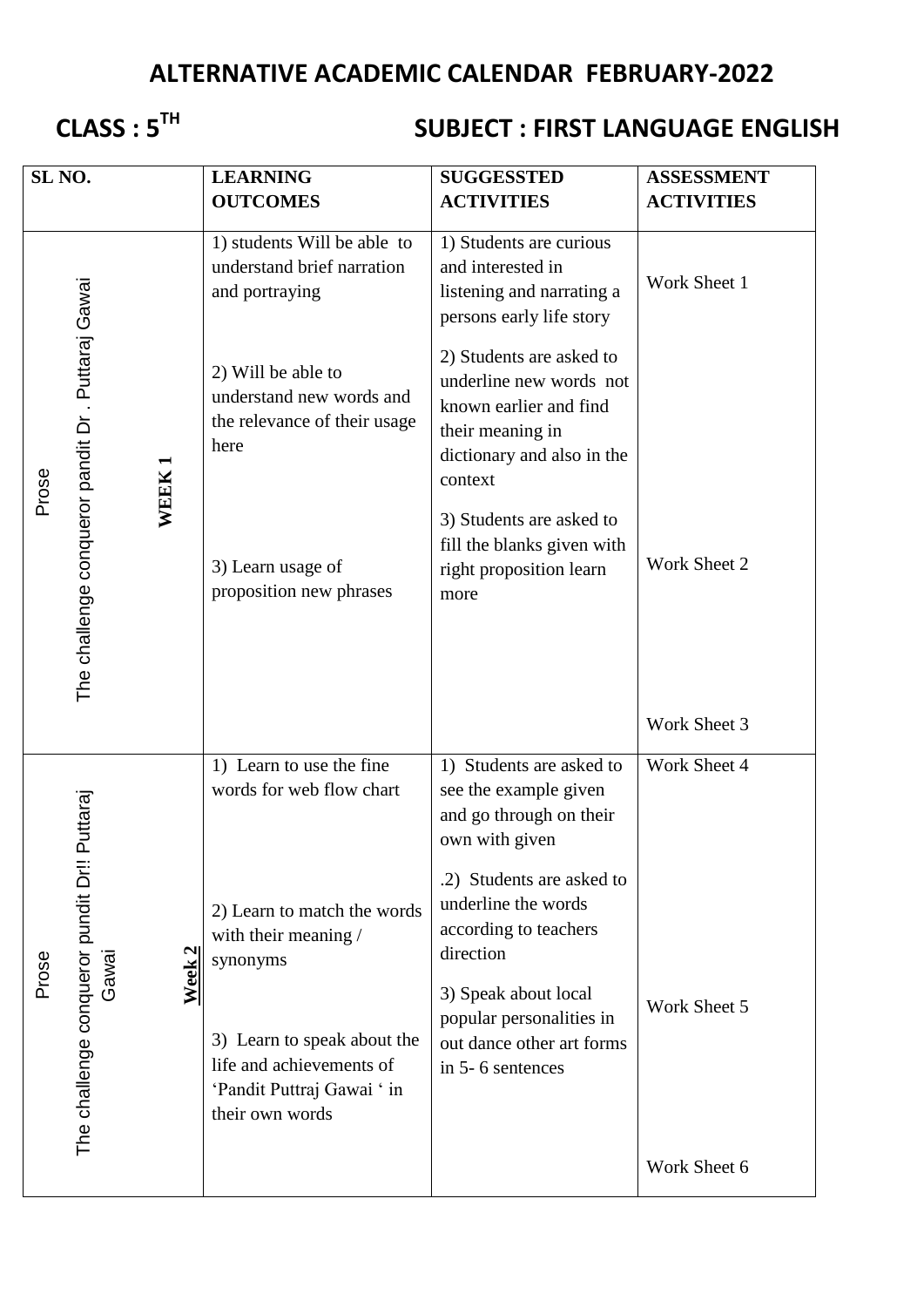| Week 3        | 1.) Able to read and<br>comprehend the lesson's<br>Paragraph.<br>2) Able to write about<br>musical instruments.                                 | 1) Students are able to<br>vet synonyms for<br>glossary / new words in<br>the lesson.                                                                                    | Work Sheet 7  |
|---------------|-------------------------------------------------------------------------------------------------------------------------------------------------|--------------------------------------------------------------------------------------------------------------------------------------------------------------------------|---------------|
| POEM OUTSIDER | 1) Able to read the poem                                                                                                                        |                                                                                                                                                                          |               |
| Week 4        | meaningfully and<br>comprehend it.                                                                                                              | 1) Write about any of<br>your friend / neighbour<br>relative success story<br>who are physically<br>challenged in 56<br>sentence.                                        | Work Sheet 8  |
|               |                                                                                                                                                 | Poem                                                                                                                                                                     |               |
|               | 2) Able to find Rhyme<br>scheme in the poem<br>3) Able to recall instance of<br>their own / friend who meet<br>with any physically<br>achiever. | 'OUTSIDER'<br>2) Identifying the rhyme<br>scheme in this poem<br>3) write an instance,<br>who inspired you to<br>achieve goal, though he<br>was physically<br>challenged | Work Sheet 9  |
|               |                                                                                                                                                 |                                                                                                                                                                          | Work Sheet 10 |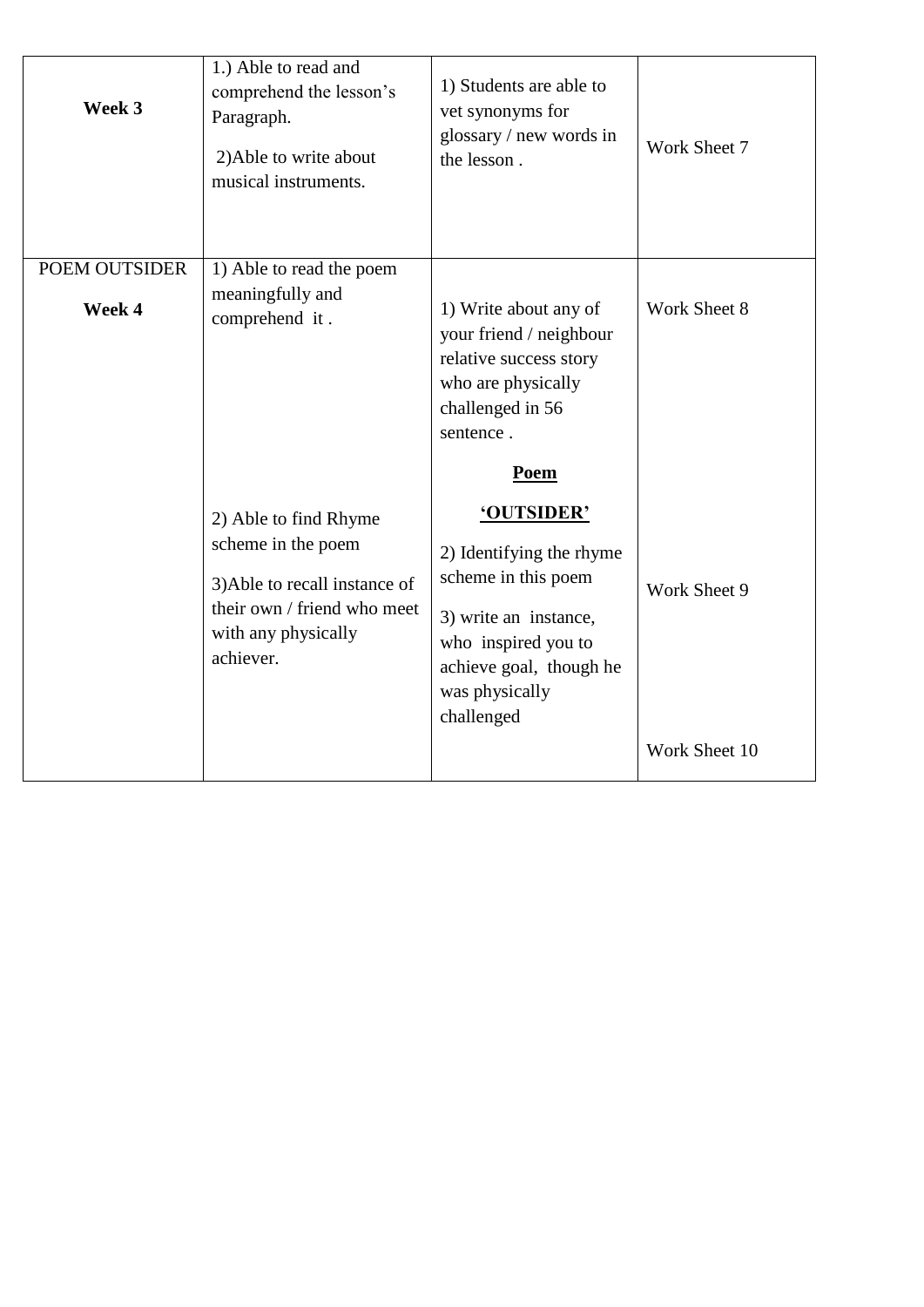#### **Worksheet 1**

Narrate about your favourite singer / player in 5 - 6 sentences



#### **Worksheet 3**

#### **Fill in the blanks below with right proposition given**

 Rama go to school ........... every day but today he was Unable to go as he forget textbook and went ................and Pick it ................... he reached the school ........................

**( Early, back, then, lately )**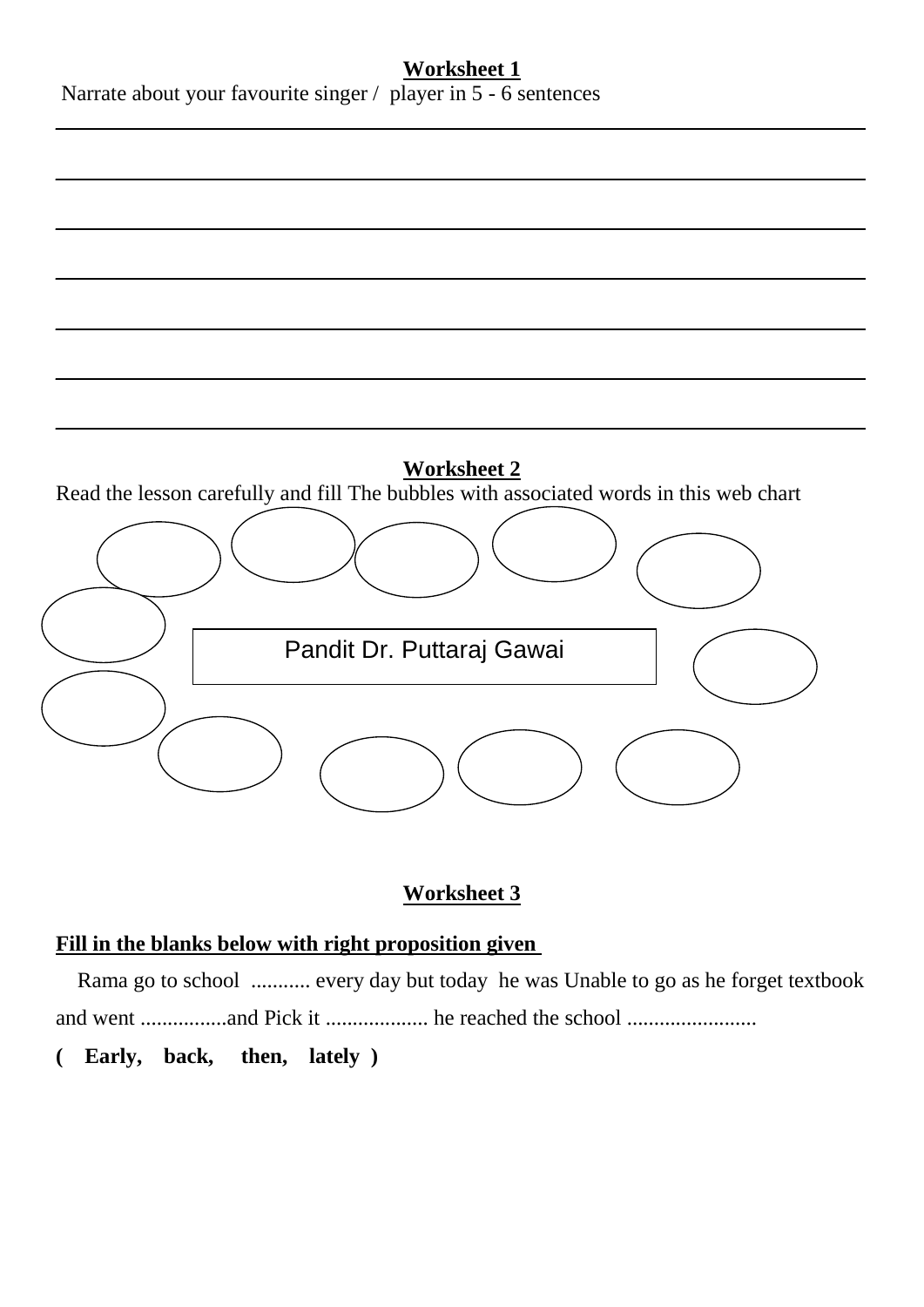#### **work sheet 4**

#### **Complete the story using given conjunctions**

P B Srinivas was a great singer, he sang many songs ........... S Janaki , Vani

Jayaram......................P. Susheela. His voice reaches millions of audience ...... ................

Radio channels in the early decades

**( Through, and , with , because )**

### **Worksheet 5**

Write the pictures of musical instrument You like most or Make a model of its using cards and buttons etc

### **Worksheet 6**

Write the 5-6 sentences about any musical show / concert you had seen in TV lively

 $\_$  , and the set of the set of the set of the set of the set of the set of the set of the set of the set of the set of the set of the set of the set of the set of the set of the set of the set of the set of the set of th

 $\_$  . The contribution of the contribution of  $\mathcal{L}_1$  ,  $\mathcal{L}_2$  ,  $\mathcal{L}_3$  ,  $\mathcal{L}_4$  ,  $\mathcal{L}_5$  ,  $\mathcal{L}_6$  ,  $\mathcal{L}_7$  ,  $\mathcal{L}_8$  ,  $\mathcal{L}_9$  ,  $\mathcal{L}_1$  ,  $\mathcal{L}_2$  ,  $\mathcal{L}_3$  ,  $\mathcal{L}_5$  ,  $\mathcal{L}_6$  ,  $\mathcal{L}_$ 

\_\_\_\_\_\_\_\_\_\_\_\_\_\_\_\_\_\_\_\_\_\_\_\_\_\_\_\_\_\_\_\_\_\_\_\_\_\_\_\_\_\_\_\_\_\_\_\_\_\_\_\_\_\_\_\_\_\_\_\_\_\_\_\_\_\_\_

 $\_$  , and the set of the set of the set of the set of the set of the set of the set of the set of the set of the set of the set of the set of the set of the set of the set of the set of the set of the set of the set of th

\_\_\_\_\_\_\_\_\_\_\_\_\_\_\_\_\_\_\_\_\_\_\_\_\_\_\_\_\_\_\_\_\_\_\_\_\_\_\_\_\_\_\_\_\_\_\_\_\_\_\_\_\_\_\_\_\_\_\_\_\_\_\_\_\_\_\_

 $\_$  . The contribution of the contribution of  $\mathcal{L}_1$  ,  $\mathcal{L}_2$  ,  $\mathcal{L}_3$  ,  $\mathcal{L}_4$  ,  $\mathcal{L}_5$  ,  $\mathcal{L}_6$  ,  $\mathcal{L}_7$  ,  $\mathcal{L}_8$  ,  $\mathcal{L}_9$  ,  $\mathcal{L}_1$  ,  $\mathcal{L}_2$  ,  $\mathcal{L}_3$  ,  $\mathcal{L}_5$  ,  $\mathcal{L}_6$  ,  $\mathcal{L}_$ 

 $\_$  . The contribution of the contribution of  $\mathcal{L}_1$  ,  $\mathcal{L}_2$  ,  $\mathcal{L}_3$  ,  $\mathcal{L}_4$  ,  $\mathcal{L}_5$  ,  $\mathcal{L}_6$  ,  $\mathcal{L}_7$  ,  $\mathcal{L}_8$  ,  $\mathcal{L}_9$  ,  $\mathcal{L}_1$  ,  $\mathcal{L}_2$  ,  $\mathcal{L}_3$  ,  $\mathcal{L}_5$  ,  $\mathcal{L}_7$  ,  $\mathcal{L}_$ 

\_\_\_\_\_\_\_\_\_\_\_\_\_\_\_\_\_\_\_\_\_\_\_\_\_\_\_\_\_\_\_\_\_\_\_\_\_\_\_\_\_\_\_\_\_\_\_\_\_\_\_\_\_\_\_\_\_\_\_\_\_\_\_\_\_